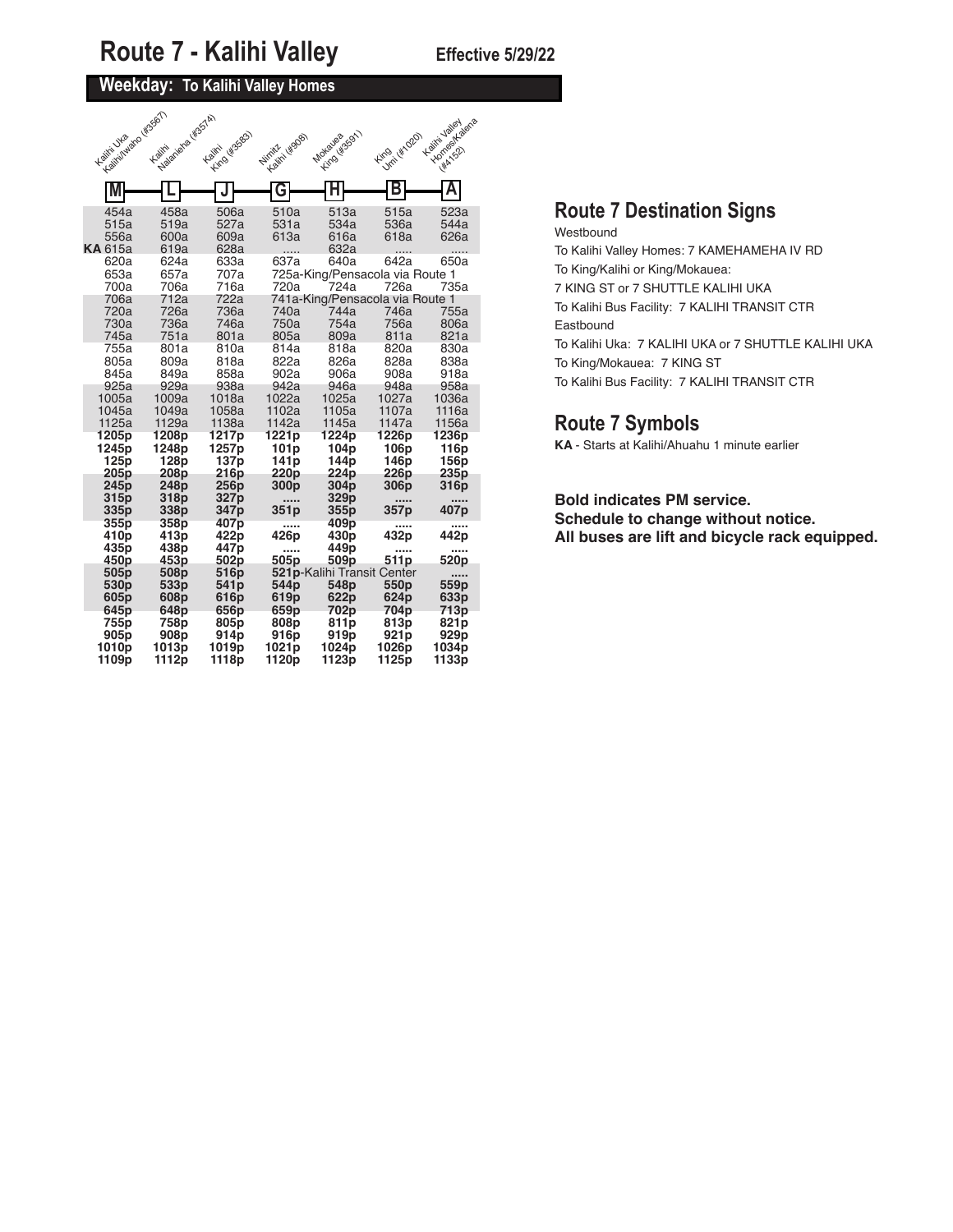## **Weekday: To Kalihi Uka**

| T to small the Ast SO &  | King (*1025)                                             | Kimol Ws536)<br>Mokayea | Nimit (45542)     | Ashiriko Gami (455AA)<br>Kailin | <b>Highlin</b> Wasako)<br><b>Fing</b> | Painting of de Wests /<br>Kaiiri | Legitive Views de Visson |  |
|--------------------------|----------------------------------------------------------|-------------------------|-------------------|---------------------------------|---------------------------------------|----------------------------------|--------------------------|--|
|                          | Β                                                        | Н                       | G                 |                                 |                                       |                                  |                          |  |
|                          |                                                          |                         |                   | 439a                            | 442a                                  | 448a                             | 454a                     |  |
| .                        | .                                                        |                         | .                 | 500a                            | 503a                                  | 509a                             | 515a                     |  |
| 523a                     | 531a                                                     | 533a                    | 540a              | 541a                            | 544a                                  | 550a                             | 556a                     |  |
| 546a                     | 554a                                                     | 556a<br>633a            | 603a              | 604a<br>637a                    | 607a                                  | 613a                             | 619a<br>653a             |  |
| .<br>626a                | <br>634a                                                 | 636a                    | .<br>644a         | 645a                            | 641a<br>648a                          | 647a<br>654a                     | 700a                     |  |
| 641a                     | 649a                                                     | 651a                    | 659a              | 700a                            | 705a                                  | 712a                             | 720a                     |  |
| 650a                     | 658a                                                     | 700a                    | 708a              | 709a                            | 714a                                  | 721a                             | 729a                     |  |
| 720a                     | 729a                                                     | 732a                    | 740a              | 741a                            | 746a                                  | 753a                             | 801a                     |  |
| 810a                     | 818a                                                     | 820a                    | 827a              | 828a                            | 831a                                  | 838a                             | 844a                     |  |
| 845a                     | 853a                                                     | 855a                    | 902a              | 903a                            | 905a                                  | 912a                             | 918a                     |  |
| 925a                     | 933a                                                     | 935a                    | 942a              | 943a                            | 945a                                  | 952a                             | 958a                     |  |
| 1005a                    | 1014a                                                    | 1016a                   | 1023a             | 1024a                           | 1026a                                 | 1033a                            | 1039a                    |  |
| 1045a                    | 1054a                                                    | 1056a                   | 1103a             | 1104a                           | 1106a                                 | 1113a                            | 1120a                    |  |
| 1125a                    | 1133a                                                    | 1135a                   | 1142a             | 1143a                           | 1145a                                 | 1152a                            | 1159a                    |  |
| 1205p                    | 1213p                                                    | 1215p                   | 1222p             | 1223p                           | 1225p                                 | 1232p                            | 1239p                    |  |
| 1245p                    | 1253p                                                    | 1255p                   | 102p              | 103p                            | 106 <sub>p</sub>                      | 113p                             | 119 <sub>p</sub>         |  |
| 125p                     | 133p<br>Tue-Fri School Days Only-Dole Middle School-216p | 135 <sub>p</sub>        | 143p              | 144p                            | 147 <sub>p</sub>                      | 154 <sub>p</sub><br>227p         | 200 <sub>p</sub><br>233p |  |
| 205 <sub>p</sub>         | 213p                                                     | 216p                    | 224p              | 225 <sub>p</sub>                | 229p                                  | 239p                             | 245 <sub>p</sub>         |  |
|                          | Mon School Days Only-Dole Middle School-228p             |                         |                   |                                 |                                       | 239p                             | 245p                     |  |
|                          |                                                          | 245 <sub>p</sub>        | $\cdots$          | 250p                            | 254p                                  | 304 <sub>p</sub>                 | 310 <sub>p</sub>         |  |
| 250p                     | 258p                                                     | 301 <sub>p</sub>        | 309p              | 310 <sub>p</sub>                | 313p                                  | 322p                             | 328p                     |  |
|                          |                                                          | 330 <sub>p</sub>        |                   | 335p                            | 339 <sub>p</sub>                      | 348p                             | 354 <sub>p</sub>         |  |
| 330 <sub>p</sub>         | 339p                                                     | 341 <sub>p</sub>        | 349p              | 350 <sub>p</sub>                | 353 <sub>p</sub>                      | 402p                             | 408p                     |  |
| $\cdots$                 |                                                          | 410p                    |                   | 415p                            | 419p                                  | 428p                             | 434p                     |  |
| 410p                     | 419p                                                     | 421 <sub>p</sub>        | 429p              | 430p                            | 433p                                  | 442p                             | 448p                     |  |
|                          |                                                          | 440 <sub>p</sub>        |                   | 445 <sub>p</sub>                | 449p                                  | 458p                             | 505 <sub>p</sub>         |  |
| 450p                     | 459p                                                     | 501p                    | 509p              | 510p                            | 513p                                  | 522p                             | 529p                     |  |
| 525 <sub>p</sub>         | 533p                                                     | 535 <sub>p</sub>        | 543 <sub>p</sub>  | 544 <sub>p</sub>                | 547 <sub>p</sub>                      | 556p                             | 603 <sub>p</sub>         |  |
| 605p                     | 613p                                                     | 615 <sub>p</sub>        | 622p              | 623 <sub>p</sub>                | 625 <sub>p</sub>                      | 634p                             | 640 <sub>p</sub>         |  |
| 720p<br>830 <sub>p</sub> | 728p<br>837p                                             | 730p<br>839p            | 737p<br>844p      | 738p<br>845p                    | 740p<br>847p                          | 749p<br>856p                     | 755p<br>902p             |  |
| 935 <sub>p</sub>         | 942 <sub>p</sub>                                         | 944 <sub>p</sub>        | 948 <sub>p</sub>  | 949 <sub>p</sub>                | 951 <sub>p</sub>                      | 959 <sub>p</sub>                 | 1004p                    |  |
|                          |                                                          |                         |                   |                                 |                                       |                                  |                          |  |
| 1040p                    | 1046p                                                    | 1047p                   | 1051 <sub>p</sub> | 1052p                           | 1054p                                 | 1101p                            | 1106p                    |  |

## **Route 7 Destination Signs**

Westbound To Kalihi Valley Homes: 7 KAMEHAMEHA IV RD To King/Kalihi or King/Mokauea: 7 KING ST or 7 SHUTTLE KALIHI UKA To Kalihi Bus Facility: 7 KALIHI TRANSIT CTR Eastbound To Kalihi Uka: 7 KALIHI UKA or 7 SHUTTLE KALIHI UKA To King/Mokauea: 7 KING ST To Kalihi Bus Facility: 7 KALIHI TRANSIT CTR

### **Route 7 Symbols**

**KA** - Starts at Kalihi/Ahuahu 1 minute earlier

### **Bold indicates PM service.**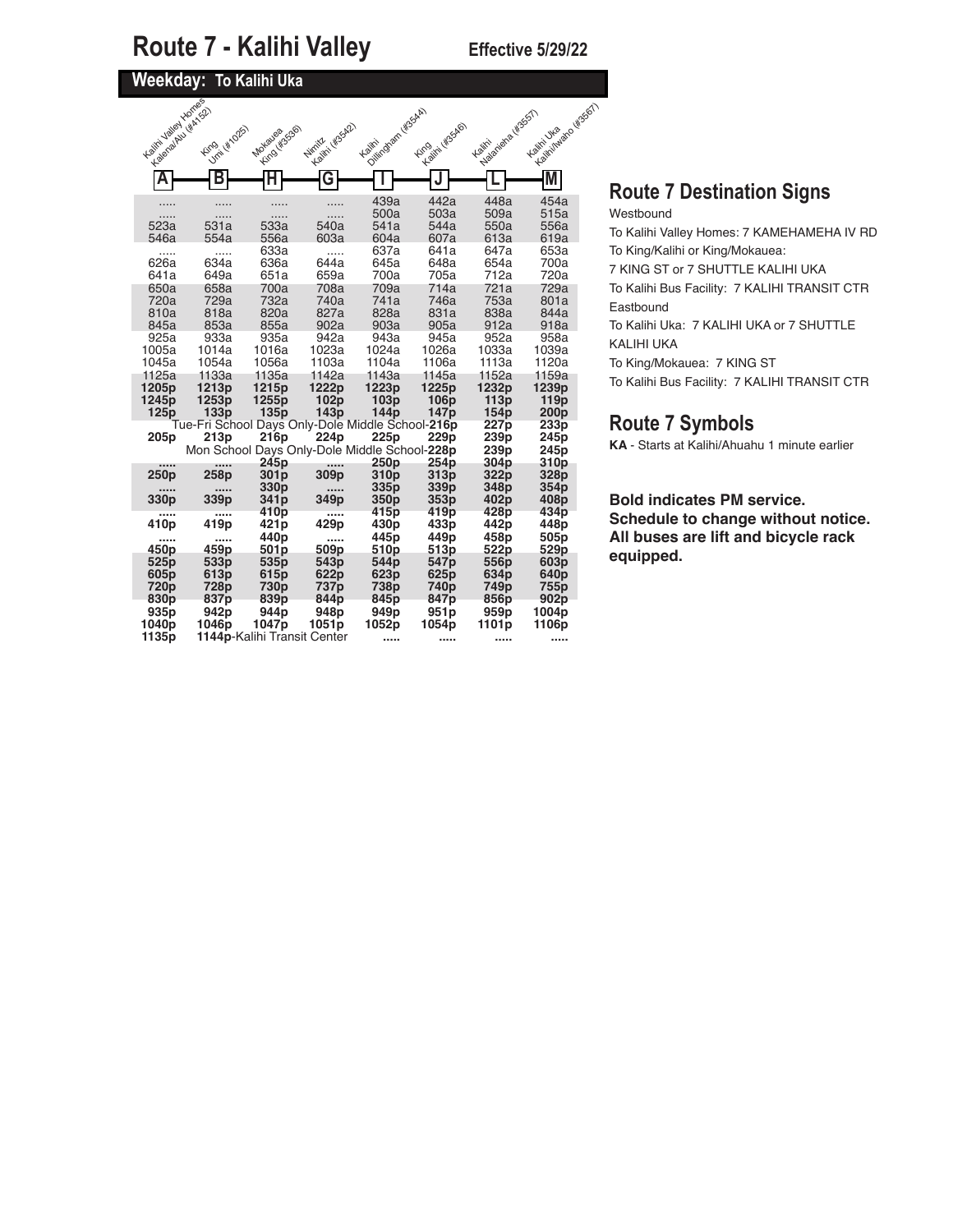### **Saturday: To Kalihi Valley Homes**

| Kaliniwako Wss61<br>Kalini Uka | National de la VESTAT<br>Kaiiri | King Ws583<br>Kailm | Numitive Wood     | Motaveses 1                | King ( Kinglo)   | Kalini Jaliey<br>Homes / Glena |
|--------------------------------|---------------------------------|---------------------|-------------------|----------------------------|------------------|--------------------------------|
|                                |                                 |                     |                   |                            |                  | <b>HAA</b> 1521                |
| M                              |                                 |                     | G                 |                            |                  | A                              |
|                                |                                 |                     |                   | Kam IV/School-554a         |                  | 558a                           |
| 600a                           | 604a                            | 612a                | 616a              | 619a                       | 621a             | 628a                           |
| <b>KA</b> 615a                 | 619a                            | 627a                | .                 | 629a                       | .                | .                              |
| 630a                           | 634a                            | 642a                | 646a              | 649a                       | 651a             | 658a                           |
| 645a                           | 649a                            | 657a                |                   | 702a-Kalihi Transit Center |                  | .                              |
| 700a                           | 704a                            | 712a                | 716a              | 719a                       | 721a             | 728a                           |
| 730a                           | 734a                            | 742a                | 746a              | 749a                       | 751a             | 800a                           |
| 805a                           | 809a                            | 817a                | 821a              | 824a                       | 826a             | 835a                           |
| 845a                           | 849a                            | 859a                | 903a              | 906a                       | 908a             | 917a                           |
| 925a                           | 929a                            | 939a                | 943a              | 946a                       | 948a             | 957a                           |
| 1005a                          | 1009a                           | 1019a               | 1023a             | 1027a                      | 1029a            | 1038a                          |
| 1045a                          | 1049a                           | 1059a               | 1103a             | 1107a                      | 1109a            | 1118a                          |
| 1125a                          | 1129a                           | 1139a               | 1143a             | 1147a                      | 1149a            | 1158a                          |
| 1205p                          | 1209 <sub>p</sub>               | 1218p               | 1222p             | 1226p                      | 1228p            | 1237p                          |
| 1245p<br>125 <sub>p</sub>      | 1249p<br>129 <sub>p</sub>       | 1258p<br>138p       | 102p<br>142p      | 106p<br>146 <sub>p</sub>   | 108p<br>148p     | 117 <sub>p</sub><br>157p       |
| 205 <sub>p</sub>               | 209 <sub>p</sub>                | 217p                | 221 <sub>p</sub>  | 225p                       | 227p             | 237 <sub>p</sub>               |
| 245 <sub>p</sub>               | 249 <sub>p</sub>                | 257 <sub>p</sub>    | 301 <sub>p</sub>  | 305 <sub>p</sub>           | 307 <sub>p</sub> | 317 <sub>p</sub>               |
| 325p                           | 329p                            | 337p                | 341p              | 345p                       | 347 <sub>p</sub> | 357p                           |
| 405 <sub>p</sub>               | 409 <sub>p</sub>                | 417 <sub>p</sub>    | 421 <sub>p</sub>  | 425 <sub>p</sub>           | 427p             | 437 <sub>p</sub>               |
| 450p                           | 454 <sub>p</sub>                | 502 <sub>p</sub>    | 505p              | 509 <sub>p</sub>           | 511 <sub>p</sub> | 520 <sub>p</sub>               |
| 530 <sub>p</sub>               | 534 <sub>p</sub>                | 543p                | 546p              | 550 <sub>p</sub>           | 552p             | 601 <sub>p</sub>               |
| 605 <sub>p</sub>               | 609 <sub>p</sub>                | 618p                |                   | 622p-Kalihi Transit Ctr    |                  | .                              |
| 645 <sub>p</sub>               | 648p                            | 657 <sub>p</sub>    | 700 <sub>p</sub>  | 704 <sub>p</sub>           | 706p             | 715p                           |
| 755p                           | 758p                            | 806p                | 809p              | 813p                       | 815 <sub>p</sub> | 824p                           |
| 905 <sub>p</sub>               | 908p                            | 915p                | 918p              | 921p                       | 923p             | 931p                           |
| 1010p                          | 1013p                           | 1019p               | 1022p             | 1025p                      | 1027p            | 1035p                          |
| 1109p                          | 1112p                           | 1118p               | 1121 <sub>p</sub> | 1124p                      | 1126p            | 1134p                          |

### **Route 7 Destination Signs**

Westbound To Kalihi Valley Homes: 7 KAMEHAMEHA IV RD To King/Kalihi or King/Mokauea: 7 KING ST or 7 SHUTTLE KALIHI UKA To Kalihi Bus Facility: 7 KALIHI TRANSIT CTR Eastbound To Kalihi Uka: 7 KALIHI UKA or 7 SHUTTLE KALIHI UKA To King/Mokauea: 7 KING ST To Kalihi Bus Facility: 7 KALIHI TRANSIT CTR

### **Route 7 Symbols**

**KA** - Starts at Kalihi/Ahuahu 1 minute earlier

### **Bold indicates PM service. Schedule to change without notice.**

**All buses are lift and bicycle rack equipped.**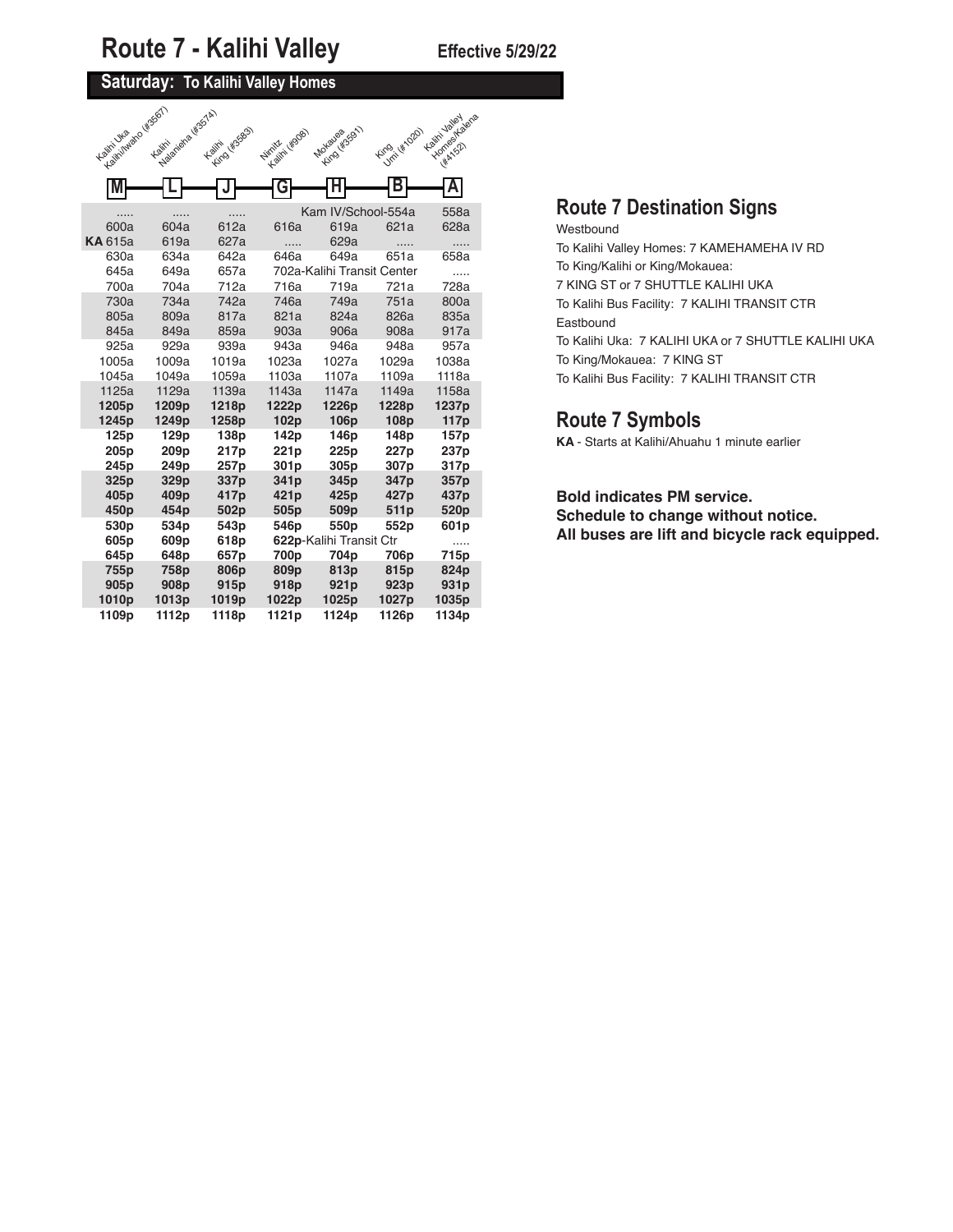### **Saturday: To Kalihi Uka**

|                  | Latin Valley Longe<br>In a decided that survey |                             |                  | Point of our description |                   | Lunivariada H2551 | La Village de Village de Village I |   |
|------------------|------------------------------------------------|-----------------------------|------------------|--------------------------|-------------------|-------------------|------------------------------------|---|
|                  | <b>King (#1025)</b>                            | - Eind Wasago)<br>Mokayea   | Winter (#3542)   | Kailm                    | King in Kisske)   | Kailm             |                                    |   |
|                  |                                                |                             |                  |                          |                   |                   |                                    |   |
| A                | В                                              |                             | G                |                          |                   |                   |                                    |   |
|                  |                                                |                             |                  | 544a                     | 547a              | 554a              | 559a                               |   |
| 558a             | 606a                                           | 608a                        | 613a             | 615a                     | 618a              | 625a              | 630a                               | ٧ |
| .                | .                                              | 630a                        | .                | 632a                     | 634a              | .                 | .                                  | ٦ |
| 628a             | 636a                                           | 638a                        | 643a             | 645a                     | 648a              | 655a              | 700a                               | ٦ |
| 658a             | 706a                                           | 708a                        | 713a             | 715a                     | 718a              | 725a              | 730a                               | 7 |
| 730a             | 738a                                           | 740a                        | 745a             | 747a                     | 750a              | 757a              | 802a                               | ٦ |
| 805a             | 813a                                           | 815a                        | 821a             | 823a                     | 826a              | 833a              | 838a                               |   |
| 845a             | 853a                                           | 855a                        | 901a             | 903a                     | 906a              | 914a              | 919a                               | E |
| 925a             | 933a                                           | 935a                        | 941a             | 943a                     | 946a              | 955a              | 1001a                              | ٦ |
| 1005a            | 1013a                                          | 1015a                       | 1021a            | 1023a                    | 1026a             | 1035a             | 1041a                              |   |
| 1045a            | 1054a                                          | 1056a                       | 1102a            | 1104a                    | 1107a             | 1116a             | 1122a                              |   |
| 1125a            | 1134a                                          | 1136a                       | 1142a            | 1144a                    | 1147a             | 1156a             | 1202p                              |   |
| 1205p            | 1214p                                          | 1216p                       | 1222p            | 1224p                    | 1227 <sub>p</sub> | 1236p             | 1242p                              |   |
| 1245p            | 1254p                                          | 1256p                       | 102p             | 104 <sub>p</sub>         | 107 <sub>p</sub>  | 116p              | 122p                               |   |
| 117p             |                                                | 126p-Kalihi Transit Center  |                  |                          |                   |                   |                                    |   |
| 125 <sub>p</sub> | 134 <sub>p</sub>                               | 136p                        | 142p             | 144p                     | 147p              | 156p              | 202p                               |   |
| 157p             |                                                | 206p-Kalihi Transit Center  |                  |                          |                   |                   |                                    |   |
| 205p             | 213p                                           | 215 <sub>p</sub>            | 221 <sub>p</sub> | 223p                     | 226 <sub>p</sub>  | 235p              | 241 <sub>p</sub>                   |   |
| 245p             | 253p                                           | 255p                        | 301p             | 303p                     | 306p              | 315p              | 321p                               |   |
| 325p             | 333p                                           | 335p                        | 341 <sub>p</sub> | 343p                     | 346p              | 355p              | 401 <sub>p</sub>                   |   |
|                  |                                                |                             |                  | 417 <sub>p</sub>         | 420p              | 429p              | 435p                               |   |
| 410p             | 418p                                           | 420 <sub>p</sub>            | 426p             | 428p                     | 431 <sub>p</sub>  | 440 <sub>p</sub>  | 446p                               |   |
| $\cdots$         |                                                | 455p                        |                  | 457p                     | 459p              | 508p              | 514p                               |   |
| 450p             | 458p                                           | 500p                        | 506p             | 508p                     | 511 <sub>p</sub>  | 520p              | 526p                               |   |
| 525p             | 532p                                           | 534p                        | 540 <sub>p</sub> | 542p                     | 545p              | 554p              | 600p                               |   |
| 605 <sub>p</sub> | 612p                                           | 614p                        | 620p             | 622p                     | 625 <sub>p</sub>  | 634p              | 640 <sub>p</sub>                   |   |
| 720p             | 727p                                           | 729p                        | 735p             | 737p                     | 740p              | 749p              | 755p                               |   |
| 830p             | 837p                                           | 839p                        | 843p             | 844p                     | 847p              | 856p              | 902p                               |   |
| 935p             | 942p                                           | 944p                        | 948p             | 949p                     | 952p              | 1000p             | 1005p                              |   |
| 1040p            | 1047p                                          | 1048p                       | 1052p            | 1053p                    | 1056p             | 1104p             | 1109p                              |   |
| 1135p            |                                                | 1144p-Kalihi Transit Center |                  |                          |                   |                   |                                    |   |

## **Route 7 Destination Signs**

Westbound To Kalihi Valley Homes: 7 KAMEHAMEHA IV RD To King/Kalihi or King/Mokauea: 7 KING ST or 7 SHUTTLE KALIHI UKA To Kalihi Bus Facility: 7 KALIHI TRANSIT CTR Eastbound To Kalihi Uka: 7 KALIHI UKA or 7 SHUTTLE KALIHI UKA To King/Mokauea: 7 KING ST To Kalihi Bus Facility: 7 KALIHI TRANSIT CTR

### **Route 7 Symbols**

**KA** - Starts at Kalihi/Ahuahu 1 minute earlier

### **Bold indicates PM service.**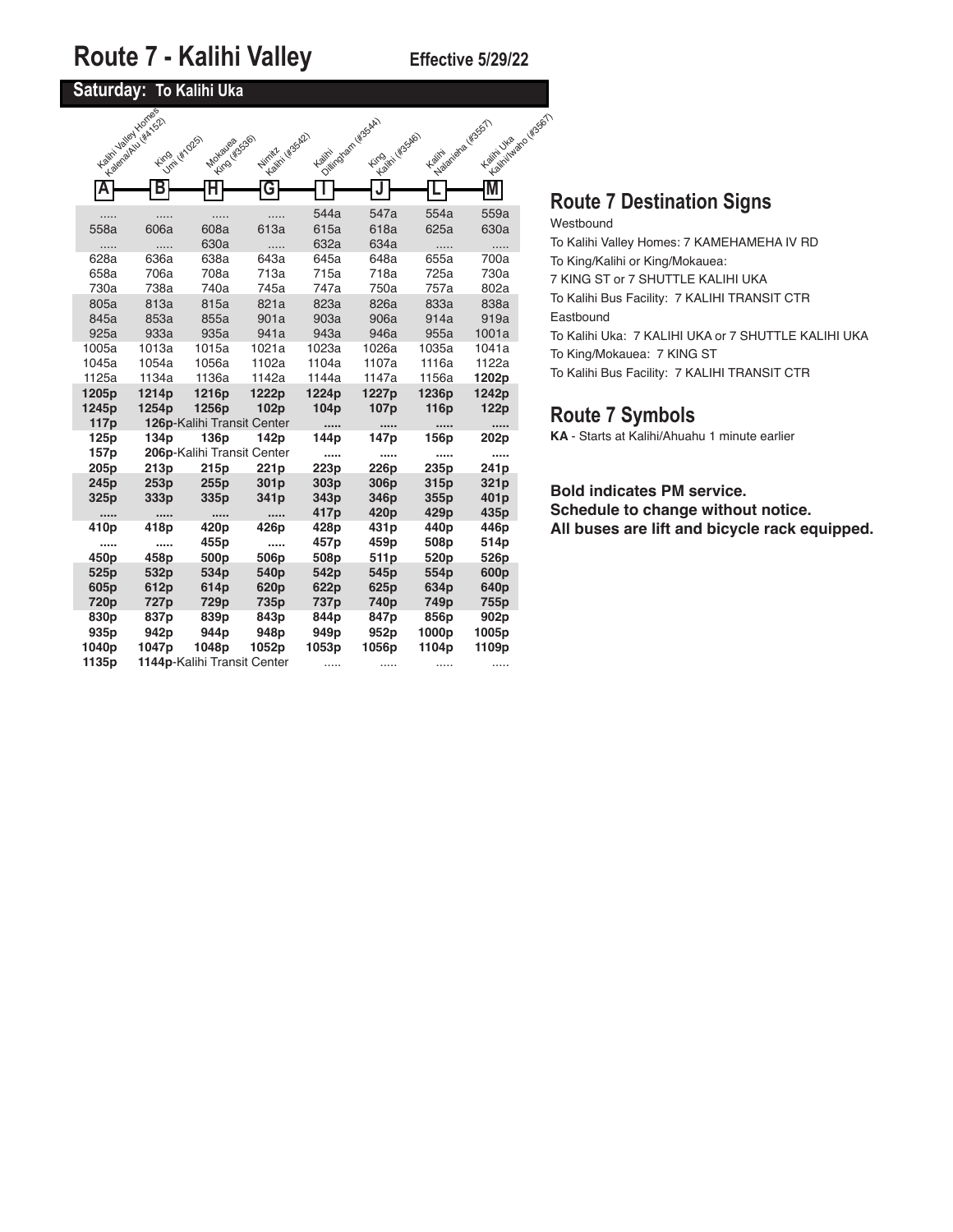## **Sunday: To Kalihi Valley Homes**

| Lealini Nazio (4356T)<br>Kalini Uka           | Nadrigita (KSSTA)<br><b>Kailin</b>            | King (Kissas)<br><b>Kailni</b>   | Nimity (4908)                     | King (#stg1)<br>Mokauga            | Umil Kita201<br><b>Fire</b>       | Homes Italiana<br>Kalini Jaliet<br><b>HATIS2</b> |
|-----------------------------------------------|-----------------------------------------------|----------------------------------|-----------------------------------|------------------------------------|-----------------------------------|--------------------------------------------------|
| M                                             |                                               |                                  | G                                 |                                    |                                   | Α                                                |
| 600a<br><b>KA</b> 630a                        | 604a<br>634a                                  | 613a<br>643a                     | 617a                              | 620a<br>649a-Kalihi Transit Center | 622a                              | 628a                                             |
| 705a                                          | 709a                                          | 718a                             | 722a                              | 725a                               | 727a                              | 735a                                             |
| 805a<br>920a                                  | 809a<br>924a                                  | 818a<br>933a                     | 822a<br>937a                      | 825a<br>940a                       | 827a<br>942a                      | 835a<br>950a                                     |
| 1035a                                         | 1039a                                         | 1048a                            | 1052a                             | 1055a                              | 1057a                             | 1106a                                            |
| 1150a<br>105 <sub>p</sub><br>220 <sub>p</sub> | 1154a<br>109 <sub>p</sub><br>224 <sub>p</sub> | 1203p<br>118p<br>233p            | 1207p<br>122p<br>237 <sub>p</sub> | 1210p<br>125p<br>240 <sub>p</sub>  | 1212p<br>127 <sub>p</sub><br>242p | 1221 <sub>p</sub><br>136p<br>251p                |
| 335 <sub>p</sub><br>408p<br>445 <sub>p</sub>  | 339p<br>412p<br>449p                          | 348p<br>421 <sub>p</sub><br>458p | 352p<br><br>501 <sub>p</sub>      | 355p<br>423p<br>504 <sub>p</sub>   | 357p<br><br>506 <sub>p</sub>      | 407 <sub>p</sub><br><br>516p                     |
| 555p<br>705p                                  | 558p<br>708p                                  | 606p<br>715p                     | 609p<br>717p                      | 612p<br>720p                       | 614p<br>722p                      | 624p<br>732p                                     |
| 808p<br>910 <sub>p</sub><br>1012p             | 811 <sub>p</sub><br>913p<br>1015p             | 818p<br>919p<br>1021p            | 820p<br>921p<br>1023p             | 823p<br>924p<br>1026p              | 825p<br>926p<br>1028p             | 834p<br>934p<br>1035p                            |
| 1109p                                         | 1112p                                         | 1118p                            | 1120p                             | 1123p                              | 1125p                             | 1132p                                            |

## **Route 7 Destination Signs**

Westbound To Kalihi Valley Homes: 7 KAMEHAMEHA IV RD To King/Kalihi or King/Mokauea: 7 KING ST or 7 SHUTTLE KALIHI UKA To Kalihi Bus Facility: 7 KALIHI TRANSIT CTR Eastbound To Kalihi Uka: 7 KALIHI UKA or 7 SHUTTLE KALIHI UKA To King/Mokauea: 7 KING ST To Kalihi Bus Facility: 7 KALIHI TRANSIT CTR

### **Route 7 Symbols**

**KA** - Starts at Kalihi/Ahuahu 1 minute earlier

## **Bold indicates PM service.**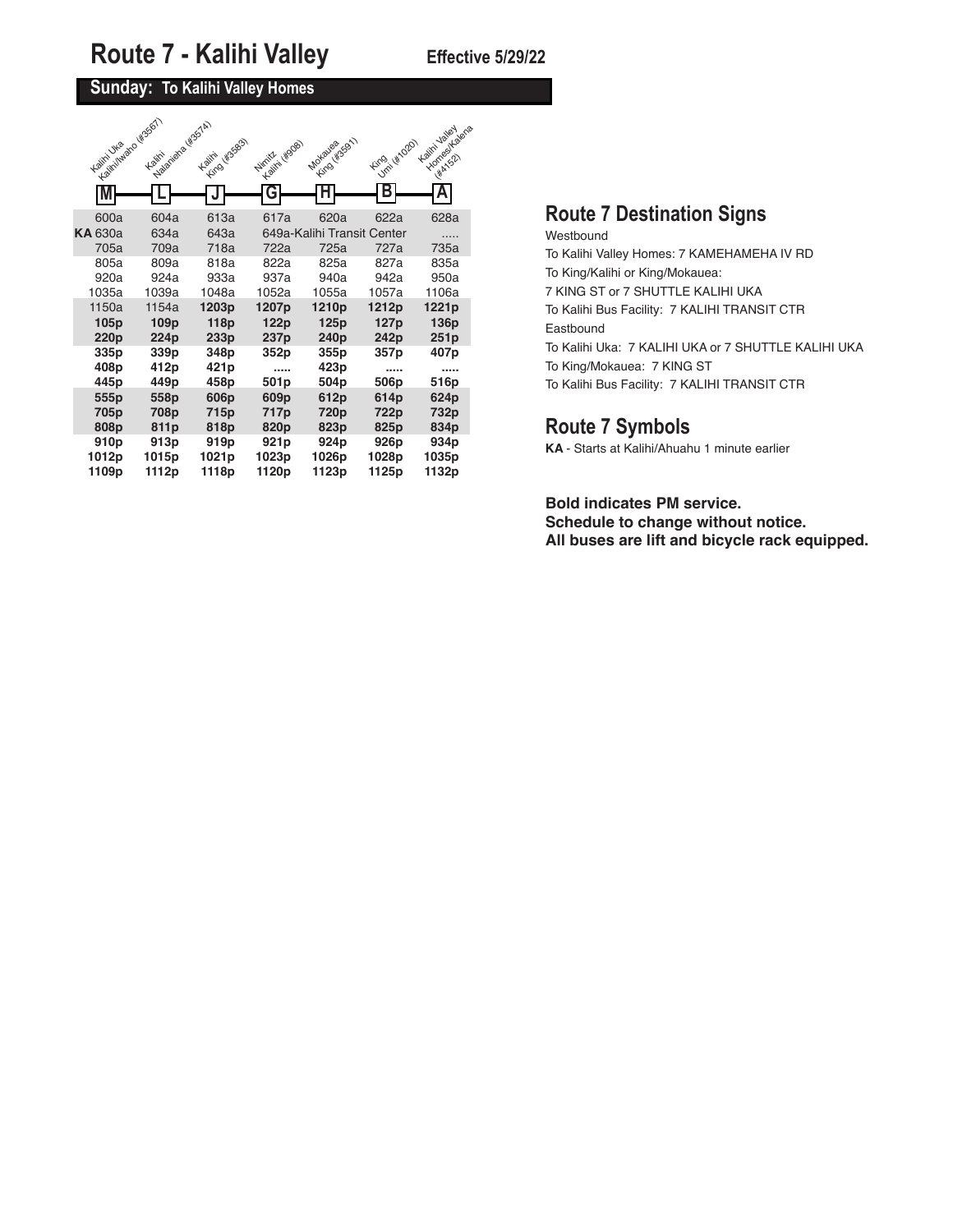### **Sunday: To Kalihi Uka**

| Kalini Jaley Hones<br>Laboratory (KATS2) | Umil WYO25)<br><b>Fire</b> | King (#s536)<br>Mokayea    | Kalifi Hissap<br>Nimitz | Oilington (45544)<br><b>Kailin</b> | Kaitri kissaloi<br><b>Fire</b> | Nalaniala (4555)<br>Kailm | K. Alivillaid No Unisisch<br>Kalini Uka |  |
|------------------------------------------|----------------------------|----------------------------|-------------------------|------------------------------------|--------------------------------|---------------------------|-----------------------------------------|--|
| A                                        | В                          | Н                          | G                       |                                    |                                |                           | M                                       |  |
|                                          |                            |                            |                         | 545a                               | 547a                           | 554a                      | 559a                                    |  |
| 630a                                     | 637a                       | 639a                       | 645a                    | 646a                               | 648a                           | 655a                      | 700a                                    |  |
| 735a                                     | 742a                       | 744a                       | 750a                    | 751a                               | 753a                           | 800a                      | 805a                                    |  |
| 840a                                     | 847a                       | 849a                       | 856a                    | 857a                               | 859a                           | 907a                      | 912a                                    |  |
| 955a                                     | 1002a                      | 1004a                      | 1011a                   | 1012a                              | 1014a                          | 1022a                     | 1028a                                   |  |
| 1110a                                    | 1117a                      | 1119a                      | 1126a                   | 1127a                              | 1129a                          | 1137a                     | 1143a                                   |  |
| 1225p                                    | 1233p                      | 1235p                      | 1243p                   | 1244p                              | 1246p                          | 1254p                     | 100p                                    |  |
| 136p                                     |                            | 143p-Kalihi Transit Center |                         |                                    |                                |                           |                                         |  |
| 140 <sub>p</sub>                         | 148p                       | 150 <sub>p</sub>           | 158p                    | 159p                               | 201 <sub>p</sub>               | 209 <sub>p</sub>          | 215p                                    |  |
| 255p                                     | 303p                       | 305p                       | 311p                    | 312p                               | 314p                           | 323p                      | 329p                                    |  |
|                                          |                            |                            |                         | 348p                               | 350 <sub>p</sub>               | 359 <sub>p</sub>          | 405p                                    |  |
| 410 <sub>p</sub>                         | 418 <sub>p</sub>           | 420 <sub>p</sub>           | 426p                    | 427p                               | 429p                           | 438p                      | 444p                                    |  |
|                                          |                            | 434p                       |                         | 437p                               | 440p                           | 449p                      | 455p                                    |  |
|                                          |                            | 504p                       |                         | 507p                               | 510 <sub>p</sub>               | 518p                      | 524p                                    |  |
| 520 <sub>p</sub>                         | 528p                       | 530 <sub>p</sub>           | 534p                    | 536p                               | 539p                           | 547 <sub>p</sub>          | 553p                                    |  |
| 630 <sub>p</sub>                         | 638p                       | 640 <sub>p</sub>           | 644p                    | 646p                               | 649 <sub>p</sub>               | 657 <sub>p</sub>          | 703p                                    |  |
| 735p                                     | 743p                       | 744p                       | 748p                    | 750 <sub>p</sub>                   | 753p                           | 801 <sub>p</sub>          | 806p                                    |  |
| 838p                                     | 845p                       | 846p                       | 850p                    | 852p                               | 855p                           | 903p                      | 908p                                    |  |
| 940 <sub>p</sub>                         | 947 <sub>p</sub>           | 948p                       | 952p                    | 954 <sub>p</sub>                   | 957p                           | 1005p                     | 1009p                                   |  |
| 1040p                                    | 1046p                      | 1047p                      | 1051p                   | 1053p                              | 1055p                          | 1103p                     | 1107p                                   |  |
| 1135p                                    |                            | 1142p-Kalihi Transit Ctr   |                         | .                                  |                                |                           |                                         |  |

## **Route 7 Destination Signs**

### Westbound

To Kalihi Valley Homes: 7 KAMEHAMEHA IV RD To King/Kalihi or King/Mokauea: 7 KING ST or 7 SHUTTLE KALIHI UKA To Kalihi Bus Facility: 7 KALIHI TRANSIT CTR Eastbound To Kalihi Uka: 7 KALIHI UKA or 7 SHUTTLE KALIHI UKA To King/Mokauea: 7 KING ST

To Kalihi Bus Facility: 7 KALIHI TRANSIT CTR

### **Route 7 Symbols**

**KA** - Starts at Kalihi/Ahuahu 1 minute earlier

**Bold indicates PM service.**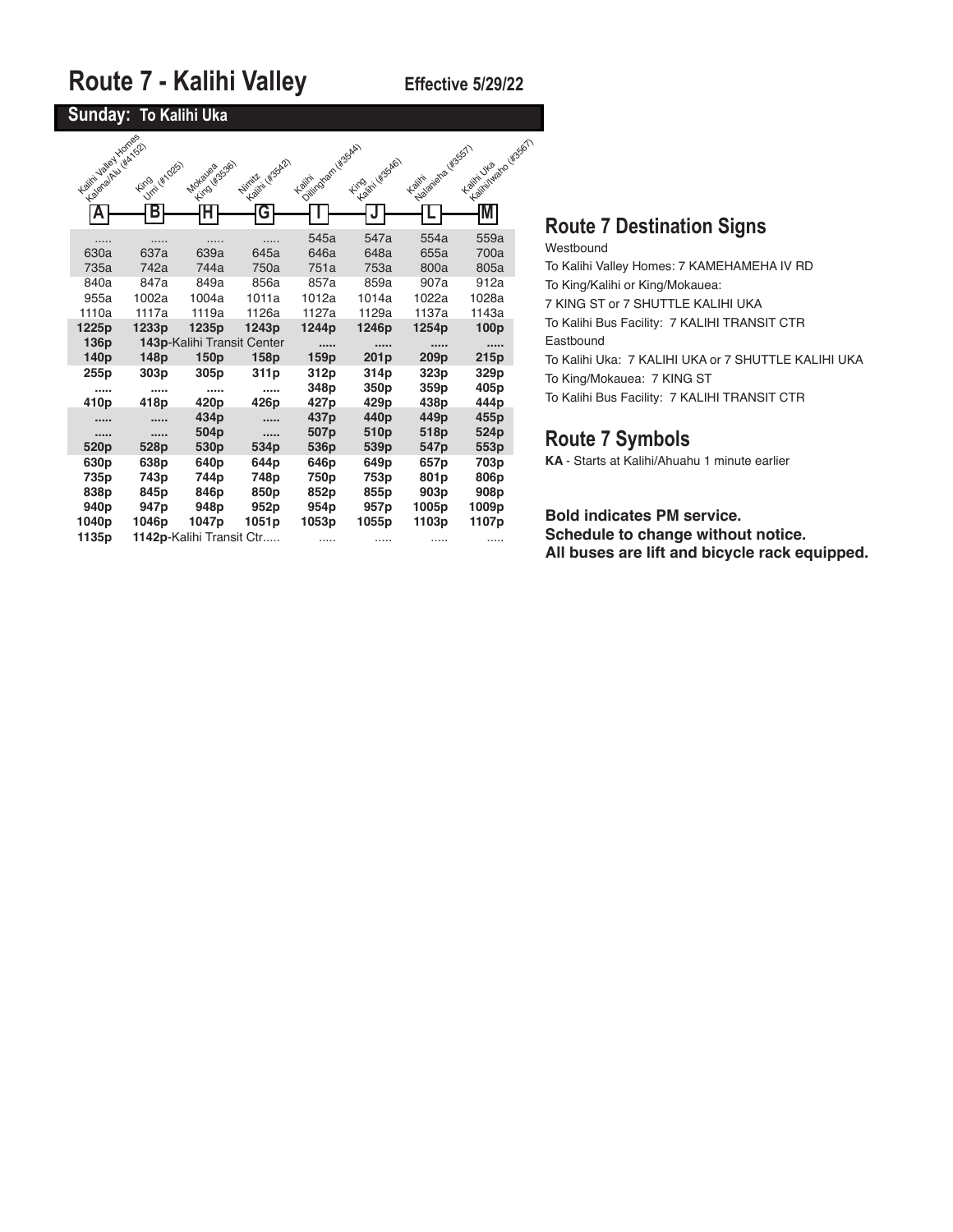### **State Holiday: To Kalihi Valley Homes**

| A Contribution of BSGT<br>Kalini Uka | <b>Havaloid</b> Assim<br>Kailm | Kailin (Kasas)       | Winter ( KBOB)   | <b>MONSURANSON</b>                         | King ( Kingdo)   | Kaitin Jalley<br>Homes / dena<br><b>HAA</b> 152 |
|--------------------------------------|--------------------------------|----------------------|------------------|--------------------------------------------|------------------|-------------------------------------------------|
| M                                    |                                |                      | G                |                                            | В                |                                                 |
| 500a                                 | 504a                           | 512a                 | 516a             | 519a                                       | 521a             | 528a                                            |
| 530a                                 | 534a                           | 542a                 | 546a             | 549a                                       | 551a             | 558a                                            |
| 600a                                 | 604a                           | 612a                 | 616a             | 619a                                       | 621a             | 628a                                            |
| <b>KA</b> 615a<br>630a<br>645a       | 619a<br>634a<br>649a           | 627a<br>642a<br>657a | .<br>646a        | 629a<br>649a<br>702a-Kalihi Transit Center | .<br>651a        | .<br>658a<br>.                                  |
| 700a                                 | 704a                           | 712a                 | 716a             | 719a                                       | 721a             | 728a                                            |
| 730a                                 | 734a                           | 742a                 | 746a             | 749a                                       | 751a             | 800a                                            |
| 805a                                 | 809a                           | 817a                 | 821a             | 824a                                       | 826a             | 835a                                            |
| 845a                                 | 849a                           | 859a                 | 903a             | 906a                                       | 908a             | 917a                                            |
| 925a                                 | 929a                           | 939a                 | 943a             | 946a                                       | 948a             | 957a                                            |
| 1005a                                | 1009a                          | 1019a                | 1023a            | 1027a                                      | 1029a            | 1038a                                           |
| 1045a                                | 1049a                          | 1059a                | 1103a            | 1107a                                      | 1109a            | 1118a                                           |
| 1125a                                | 1129a                          | 1139a                | 1143a            | 1147a                                      | 1149a            | 1158a                                           |
| 1205p                                | 1209p                          | 1218p                | 1222p            | 1226p                                      | 1228p            | 1237p                                           |
| 1245p                                | 1249p                          | 1258p                | 102p             | 106p                                       | 108p             | 117p                                            |
| 125p                                 | 129p                           | 138p                 | 142p             | 146p                                       | 148p             | 157p                                            |
| 205p                                 | 209p                           | 217p                 | 221p             | 225p                                       | 227p             | 237p                                            |
| 245 <sub>p</sub>                     | 249 <sub>p</sub>               | 257p                 | 301 <sub>p</sub> | 305 <sub>p</sub>                           | 307p             | 317p                                            |
| 325 <sub>p</sub>                     | 329 <sub>p</sub>               | 337p                 | 341 <sub>p</sub> | 345p                                       | 347 <sub>p</sub> | 357p                                            |
| 405 <sub>p</sub>                     | 409 <sub>p</sub>               | 417 <sub>p</sub>     | 421 <sub>p</sub> | 425 <sub>p</sub>                           | 427 <sub>p</sub> | 437 <sub>p</sub>                                |
| 450p                                 | 454 <sub>p</sub>               | 502p                 | 505 <sub>p</sub> | 509p                                       | 511 <sub>p</sub> | 520 <sub>p</sub>                                |
| 530 <sub>p</sub>                     | 534p                           | 543p                 | 546p             | 550p                                       | 552p             | 601p                                            |
| 605 <sub>p</sub>                     | 609p                           | 618p                 | 621p             | 625p                                       | 627 <sub>p</sub> | 636p                                            |
| 645 <sub>p</sub>                     | 648p                           | 657p                 | 700p             | 704p                                       | 706p             | 715p                                            |
| 755p                                 | 758p                           | 806p                 | 809p             | 813p                                       | 815p             | 824p                                            |
| 905 <sub>p</sub>                     | 908p                           | 915 <sub>p</sub>     | 918p             | 921 <sub>p</sub>                           | 923p             | 931p                                            |
| 1010p                                | 1013p                          | 1019p                | 1022p            | 1025p                                      | 1027p            | 1035p                                           |
| 1109p                                | 1112p                          | 1118p                | 1121p            | 1124p                                      | 1126p            | 1134p                                           |

### **Route 7 Destination Signs**

Westbound To Kalihi Valley Homes: 7 KAMEHAMEHA IV RD To King/Kalihi or King/Mokauea: 7 KING ST or 7 SHUTTLE KALIHI UKA To Kalihi Bus Facility: 7 KALIHI TRANSIT CTR Eastbound To Kalihi Uka: 7 KALIHI UKA or 7 SHUTTLE KALIHI UKA To King/Mokauea: 7 KING ST To Kalihi Bus Facility: 7 KALIHI TRANSIT CTR

### **Route 7 Symbols**

**KA** - Starts at Kalihi/Ahuahu 1 minute earlier

**Bold indicates PM service. Schedule to change without notice. All buses are lift and bicycle rack equipped.**